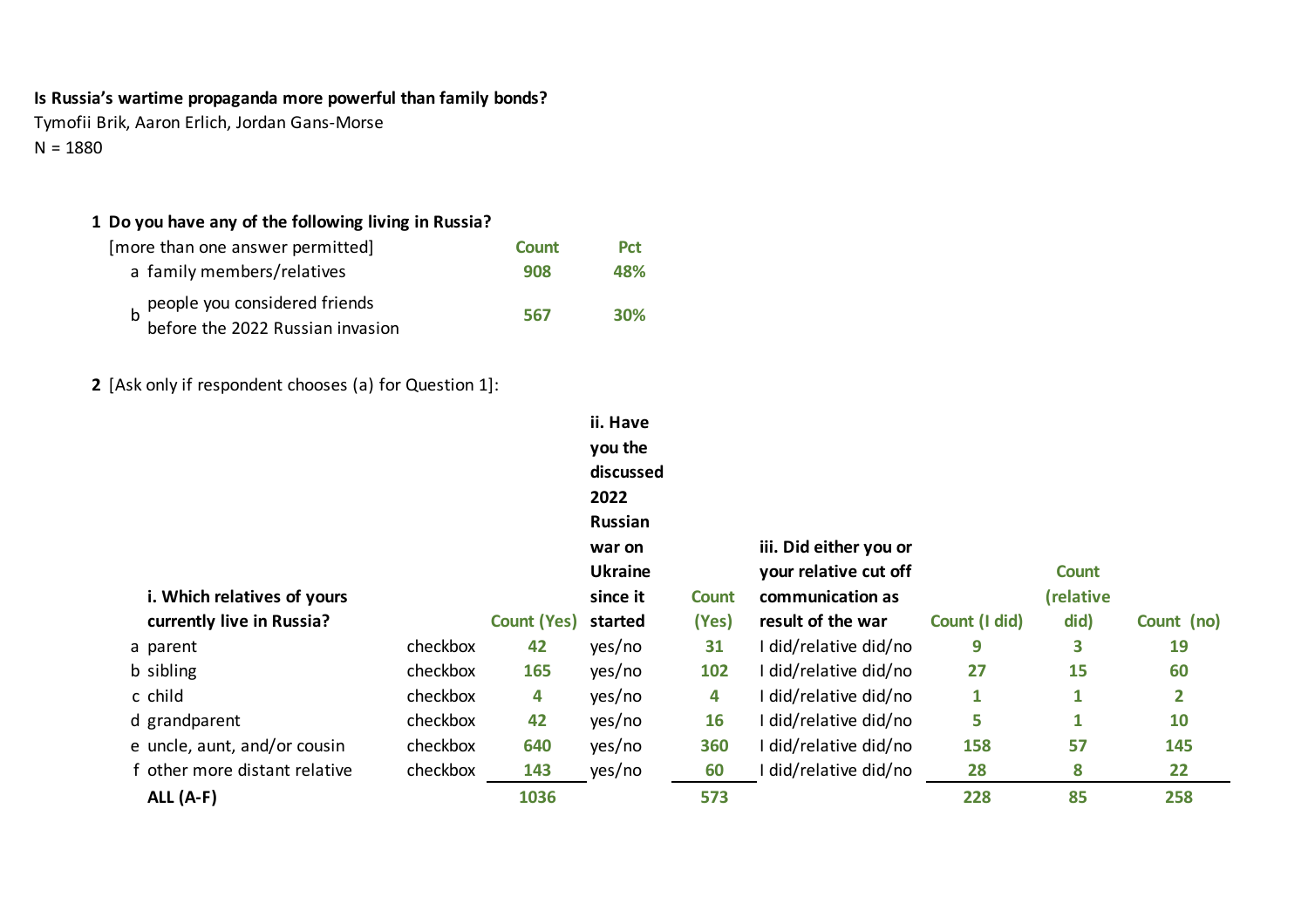### **3** [Ask only if respondent chose "yes" for more than one relative in Question 2ii, otherwise skip to Question 4]

#### Of these relatives with whom you have discussed the invasion, who are you closest with?

[PIPE IN ANSWERS] [for example, if parent (a) and grandparent (d) are checked "yes" in Question 2, then "Parent" and "Grandparent" would be shown here]

There were 534 unique respondents who have relatives in Russia and who had discussed the war. (Note that the cumulative count of 573 in Q2ii is higher because some respondents reported more than one relative.) Of these 534, the count/percentages are: Parent -28, 5%, Sibling - 89, 17%, Child - 4, 1%, Grandparent - 12, 2%, Uncle/Aunt/Cousin - 323, 61%, Other more distant relative - 78, 15%.

For these next several questions, consider this family member/relative with whom you are closest

### 4 Where does your family member/relative live?

|                              | <b>Count</b> | Pct of those who talked to closest relative $(n=534)$ |
|------------------------------|--------------|-------------------------------------------------------|
| a Moscow or Saint Petersburg | 199          | <b>37%</b>                                            |
| b Milioniki                  | 100          | 19%                                                   |
| c Elsewhere in Russia        | 225          | 42%                                                   |

### **5** What is your family member's/relative's approximate age?

|           | Count | Pct of those who talked to closest relative (n =534) |
|-----------|-------|------------------------------------------------------|
| a 18-30   | 20    | 4%                                                   |
| $b$ 30-40 | 93    | <b>17%</b>                                           |
| c 40-50   | 131   | 25%                                                  |
| d 50-60   | 154   | 29%                                                  |
| $e$ 60+   | 136   | 25%                                                  |

#### **6 What is your family member's/relative's gender?**

|          | <b>Count</b> | Pct of those who talked to closest relative (n =534) |
|----------|--------------|------------------------------------------------------|
| a Male   | 219          | <b>41%</b>                                           |
| b Female | 315          | 59%                                                  |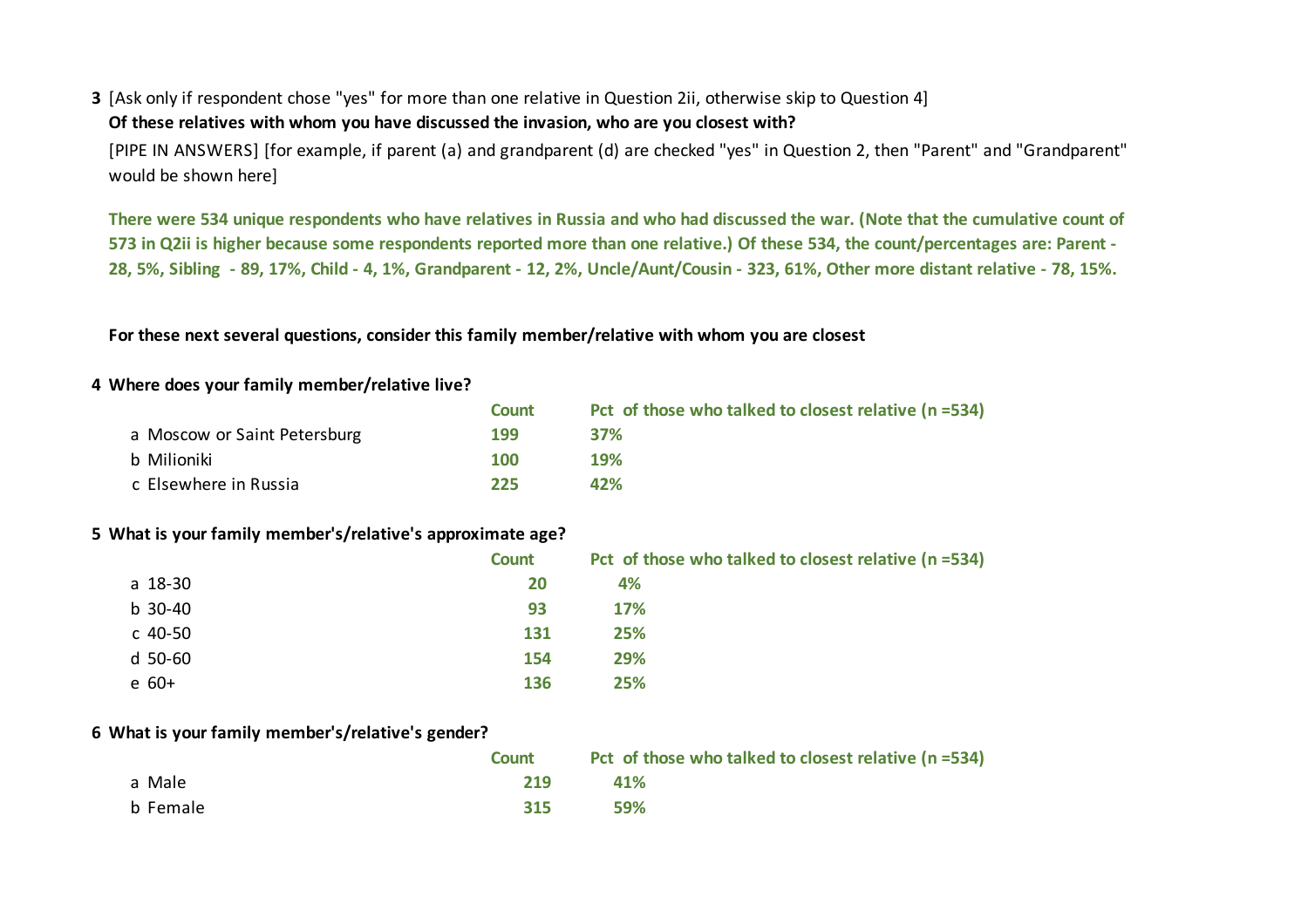7 To the best of your knowledge, what is your family member's/relative's main source of news?

|                             | Count | Pct of those who talked to closest relative (n =534) |
|-----------------------------|-------|------------------------------------------------------|
| a TV                        | 260   | 49%                                                  |
| b Radio                     | 3     | 1%                                                   |
| Newspaper/Magazine (either  |       |                                                      |
| online or off)              | 3     | 1%                                                   |
| Social media/other Internet |       |                                                      |
| sources                     | 153   | 29%                                                  |
| e Not sure                  | 115   | 22%                                                  |
|                             |       |                                                      |

## 8 Which methods have you used to communicate with your family member/relative

| [more than one answer permitted] |        |     | Count (yes) Pct of those who talked to closest relative (n =534) |
|----------------------------------|--------|-----|------------------------------------------------------------------|
| a Phone call (voice only)        | yes/no | 124 | 23%                                                              |
| b Phone call (with video)        | yes/no | 92  | 17%                                                              |
| c Text message (SMS)             | yes/no | 17  | 3%                                                               |
| d Telegram message               | yes/no | 131 | 25%                                                              |
| e WhatsApp message               | yes/no | 171 | 32%                                                              |
| f Signal messages                | yes/no | 6   | <b>1%</b>                                                        |
| g facebook messenger             | yes/no | 66  | 12%                                                              |
| h vkonkakte messenger            | yes/no | 19  | 4%                                                               |
| i Other messaging service        | yes/no | 93  | 17%                                                              |
|                                  |        |     |                                                                  |

## **9** Which of the following facts about the invasion, if any, did you discuss?

| [more than one answer permitted] |          |     | Count (yes) Pct of those who talked to closest relative (n =534) |
|----------------------------------|----------|-----|------------------------------------------------------------------|
| Russia has intentionally bombed  |          |     |                                                                  |
| a and shelled Ukrainian cities   | checkbox | 394 | 74%                                                              |
| Russia has killed numerous       |          |     |                                                                  |
| b civilians                      | checkbox | 359 | 67%                                                              |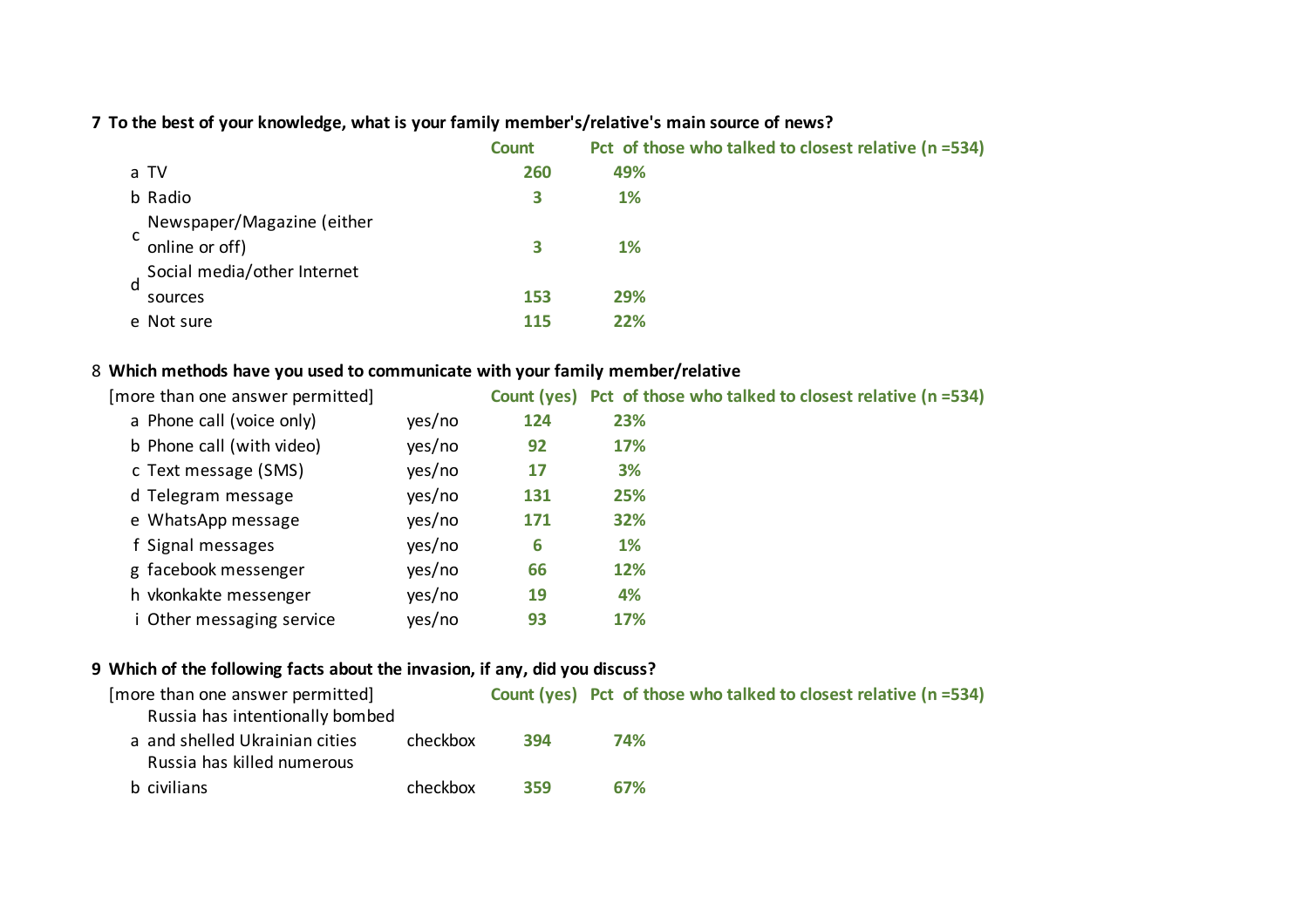Russian soldiers have tortured

|   | c and raped civilians        | checkbox | 205 | 38% |
|---|------------------------------|----------|-----|-----|
|   | Russia has used weapons such |          |     |     |
| d | as cluster munitions and     |          |     |     |
|   | phosphorous that violate     |          |     |     |
|   | international law            | checkbox | 142 | 27% |
|   | Russian soldiers have looted |          |     |     |
|   | e Ukrainians' homes          | checkbox | 221 | 41% |
|   |                              |          |     |     |
|   |                              |          |     | 4%  |
|   | None                         |          | 54  |     |
|   | f Other important claims     | checkbox | 21  |     |

### 10 Which of the following Russian claims, if any, did you discuss?

| [more than one answer permitted]                                                   |          |     | Count (Yes) Pct of those who talked to closest relative (n =534) |
|------------------------------------------------------------------------------------|----------|-----|------------------------------------------------------------------|
| Russian claims that Ukraine is<br>committing genocide against<br>a ethnic Russians | checkbox | 158 | <b>30%</b>                                                       |
| Russian claims that Ukraine's                                                      |          |     |                                                                  |
| b leaders are Nazis/fascists<br>Russian claims that Ukraine is                     | checkbox | 280 | 52%                                                              |
| c developing nuclear weapons<br>Russian claims Russia is                           | checkbox | 107 | 20%                                                              |
| d liberating LNR/DNR<br><b>Other Russian claims</b>                                | checkbox | 194 | 36%                                                              |
| e                                                                                  | checkbox | 18  | 3%                                                               |
| None                                                                               |          | 165 | 31%                                                              |

### 11 Which of the following apply to your discussions?

[more than one answer permitted] **Count (Yes)** Pct of those who talked to closest relative (n =534)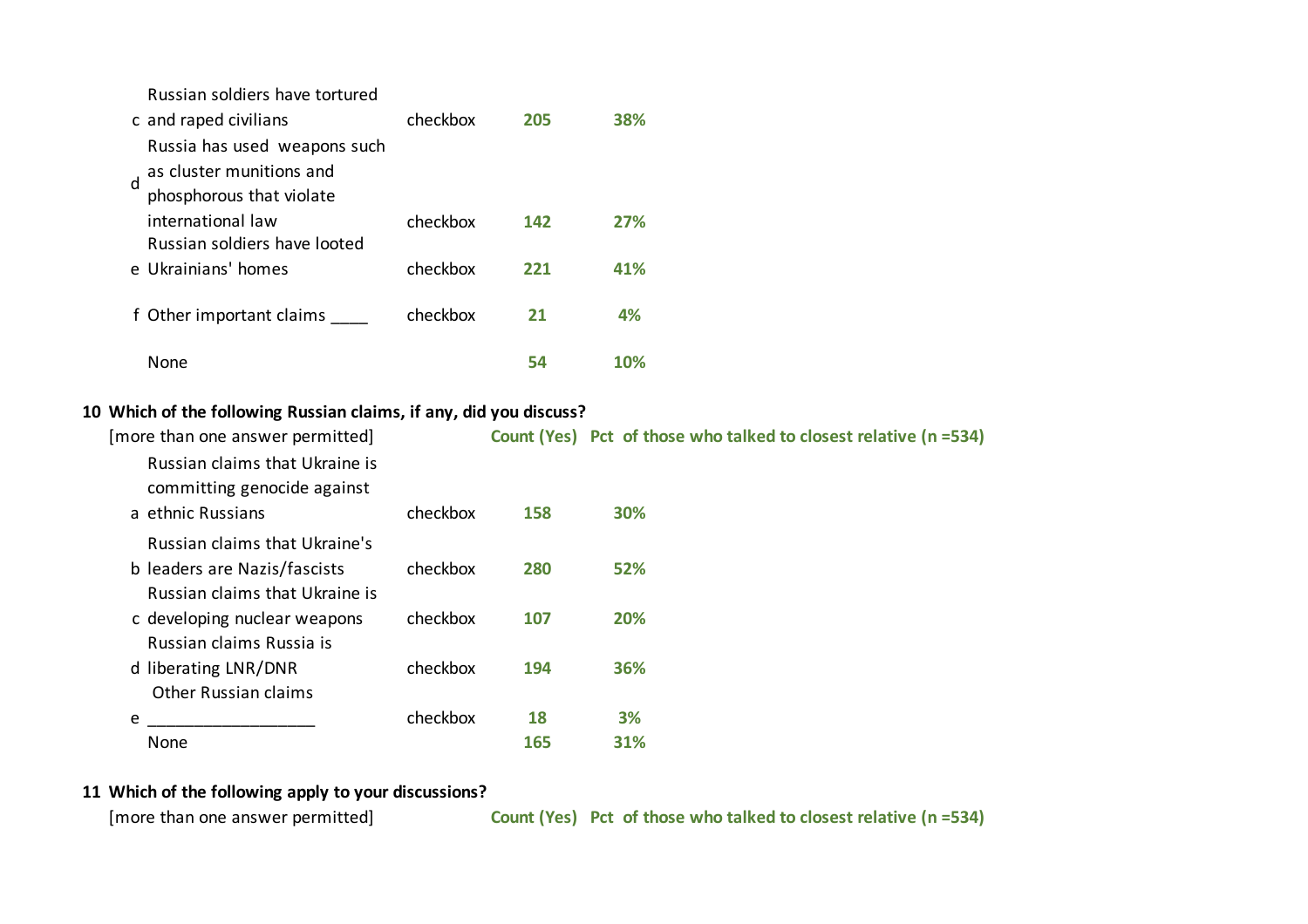I sent links to news articles to

| a demonstrate my points            | checkbox | 211 | 40% |
|------------------------------------|----------|-----|-----|
| I sent pictures that I myself took |          |     |     |
| b to demonstrate my points         | checkbox | 70  | 13% |
| I sent videos I myself took to     |          |     |     |
| c demonstrate my points            | checkbox | 50  | 9%  |
| I sent picture that someone else   |          |     |     |
| d took                             | checkbox | 194 | 36% |
| I sent videos that someone else    |          |     |     |
| e took                             | checkbox | 180 | 34% |
|                                    |          |     |     |
| f I shared personal stories        | checkbox | 178 | 33% |
| I shared stories about other       |          |     |     |
| g people I know                    | checkbox | 189 | 35% |
| None                               |          | 90  | 17% |

**12** On a scale of 1-10 where one is "Don't believe Russian war propaganda at all" and 10 is "Fully believe Russian war propaganda", what was you family member's/relative's position before you started discussions?

| slider | <b>Mean</b> | <b>SD</b> | <b>Median</b> |
|--------|-------------|-----------|---------------|
|        | 6,77        | 3,25      |               |

13 Would you say that a a result of your discussions, your family member/relative...

|                                                                    | <b>Count</b> | Pct of those who talked to closest relative (n =534) |
|--------------------------------------------------------------------|--------------|------------------------------------------------------|
| a did not change their position<br>appeared to believe Russian war | 288          | <b>54%</b>                                           |
| b propaganda a lot less                                            | 86           | <b>16%</b>                                           |
| appeared to believe Russian war<br>c propaganda a little less      | 117          | 22%                                                  |